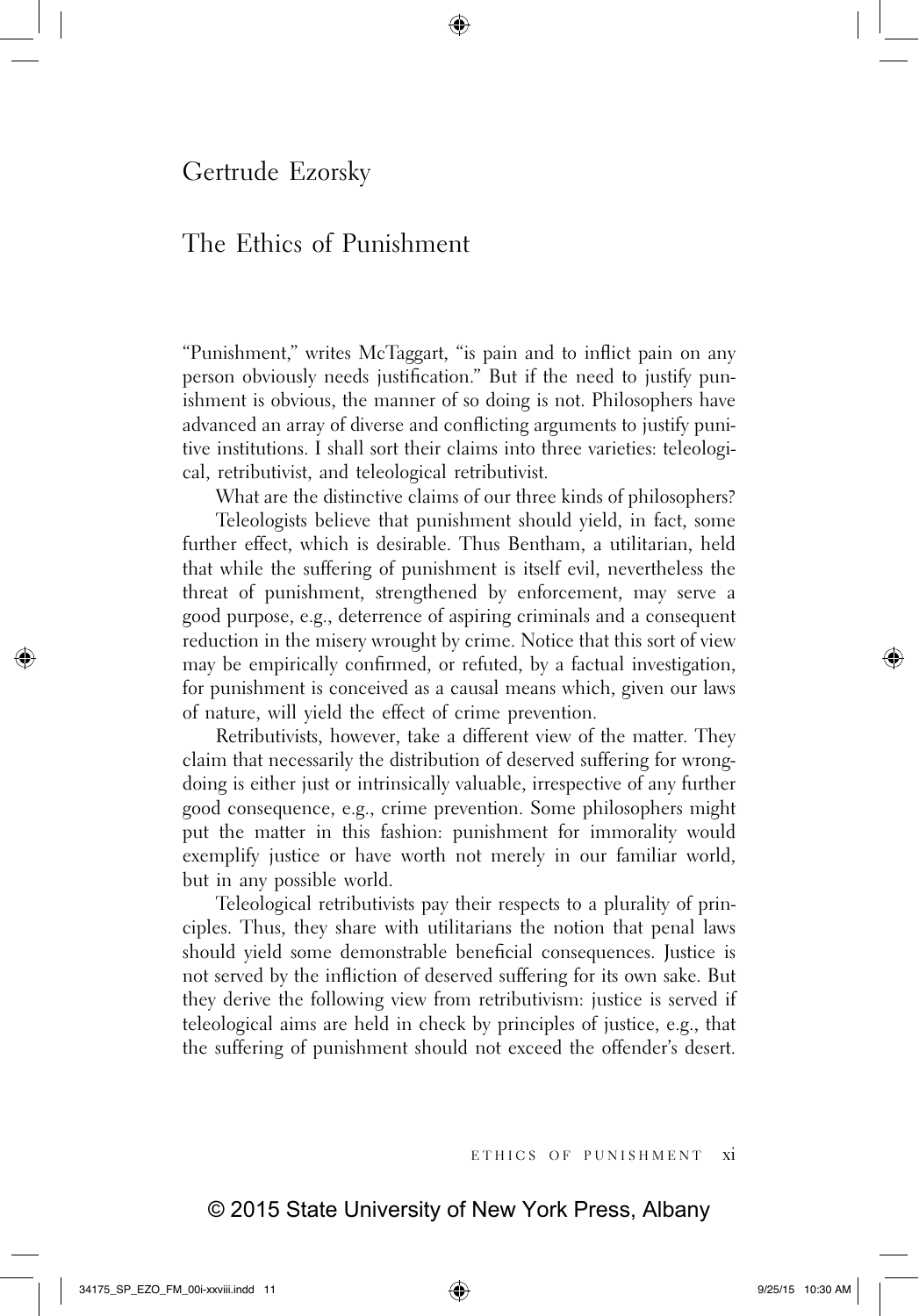Let us consider the merits—and the demerits—of these three perspectives on punishment.

### Teleology

Teleologists view punishment as desirable either primarily for the guilty man, i.e., making him a better person, or primarily for the world, e.g., by isolating and reforming criminals or deterring potential offenders, punishment makes the world a better place.

Early better man thinkers, like Plato and Aristotle, conceived crime as a spiritual disease, curable by the bitter medicine of punishment. For Hegel, (as interpreted by McTaggart) the pain of punishment yields repentance, whereby the criminal recognizes his sin. He does not merely change his ways. Fear of future punishment might yield this superficial reform. He really becomes a better man; thus, Hegel declares, he realizes his true nature.

It is tempting to challenge curative theories by pointing to the sparsity of supporting evidence. (Do hardened criminals really mend their ways, either superficially or in depth, when punished?) But there are more fundamental objections at hand. Let us assume that in some cases punishment really does produce the effects claimed by these philosophers. It would not follow then that punishment is justified. Suppose the social costs of producing the punitive cure required were very burdensome? Or suppose that symptoms of a propensity to commit crime appeared before crimes were committed? Should preventive punishment—if effective—be imposed as we might impose preventive medicine against communicable disease? Imagine that a very severe punishment cured someone guilty of a petty offense. Would not such a punishment be undeserved, hence unjust?

The same sort of problems arise for those who see treatment, e.g., psychoanalytic therapy or drugs, as an alternative to punishment. Should preventive treatment be imposed on persons who will most likely commit crimes? Should the bill for slightly successful, but very costly, treatment be imposed on society? Remember, too, that cures can be more painful than punishments. According to a 1966 experiment performed in a Canadian mental hospital, treatment can, to some extent, reduce the amount of liquor ingested by alcoholics.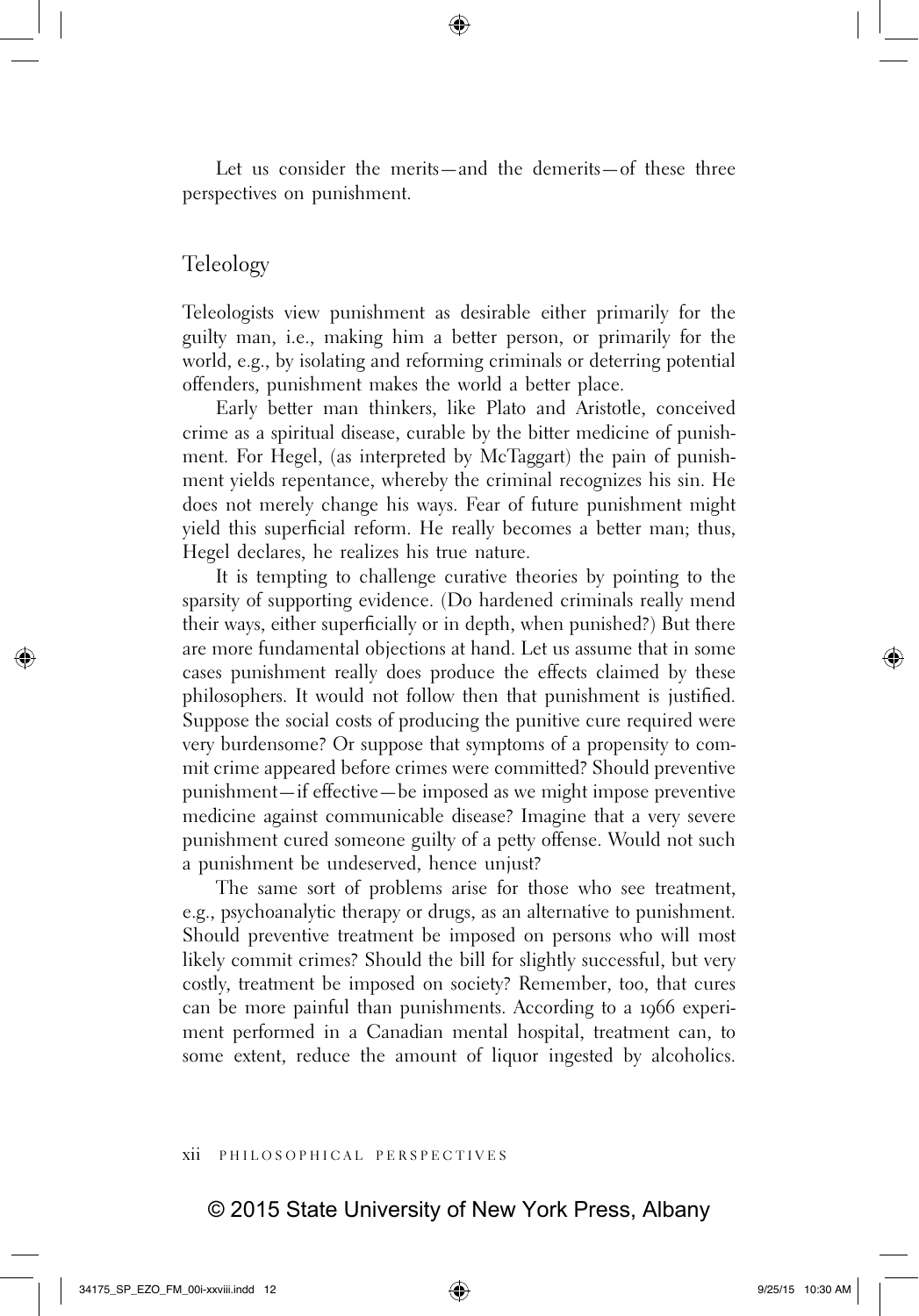The treatment? Intravenous injection of 20 mgs. of succinylcholine chloride which induces paralysis and suppression of respiration, that is, a *drowning to death* experience. Surely no reasonable person would suggest treating alcoholic petty offenders in this fashion. The treatment would, of course, not be imposed as a punishment. Yet who would hesitate to call it undeserved? The moral problems raised by curative theories of punishment (or treatment) require, not merely an account of beneficial effects on the criminal, but a comprehensive moral perspective. Utilitarians claim to have it.

Utilitarians are better world teleologists. They evaluate punishment as follows. A moral agent ought to choose that act which of all feasible alternatives, has maximum utility. (The utility of an act is measured by its efficacy in producing happiness or reducing suffering, for everyone.) How does the suffering of punishment fit into this scheme? Bentham puts the matter in this fashion:

The general object which all laws have, or ought to have in common, is to augment the total happiness of the community: and therefore, in the first place, to exclude, as far as may be, every thing that tends to subtract from that happiness; in other words, to exclude mischief . . . But all punishment is mischief; all punishment is in itself evil. Upon the principle of utility, if it ought at all to be admitted, it ought only to be admitted in as far as it promises to exclude some greater evil. (*Principles of Morals and Legislation*, Ch. XII).

Punishment serves to "exclude some greater evil" when by the workings of isolation, reform, and deterrence, the misery and insecurity created by crime is reduced.

It may be objected that the reform and deterrence effects of punishment have been exaggerated. Nevertheless, it is reasonable to suppose that some criminals, when punished, do not repeat an offense and that the threat of punishment stays the hands of some persons tempted to crime. In such cases, if punishment, as compared to other alternatives, e.g., psychiatric treatment, has maximum utility, the utilitarian is obligated by his views to endorse punishment.

Critics of utilitarianism claim that punishment which passes utilitarian standards may be undeserved, hence unjust. Indeed, as they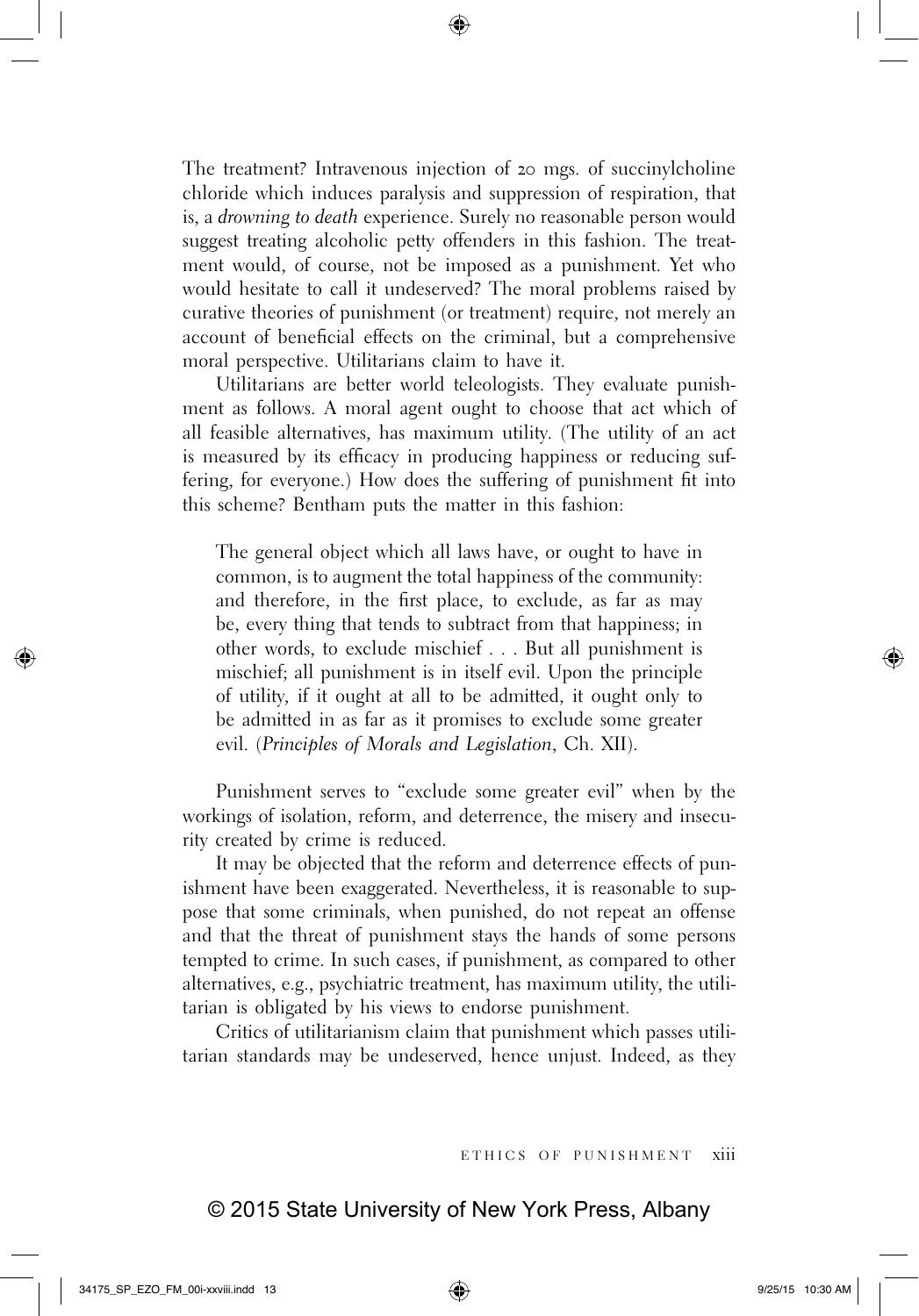see the matter, utilitarians are committed to undeserved punishment of two sorts, legal and illegal.

Let us consider the legal variety first. A legal punishment is undeserved when the offender is not morally responsible for the offense or if his prescribed punishment is excessive. An offender is not morally responsible when the following conditions obtain: he is punished either retroactively (by ex post facto law), or vicariously (for the act of another), or he has a valid excuse for committing the offense, i.e., insanity, ignorance or mistake of fact, necessity, incompetence, or automatism. When such excuses are not accepted, the offender is being held *strictly liable*.

How could retroactive sanctions, vicarious punishment, or strict liability serve utilitarian purposes?

Consider the following sort of situation. Suppose death and injury due to shooting were very much on the upgrade because too many people had guns. In that case there may be a utilitarian rationale for the following laws prescribing undeserved punishment.

Retail gun sellers are held strictly liable if any of their guns are found on a person without a permit. Sellers of guns would become extra careful in scrutinizing permits and protecting their stocks from theft. The iron clad rule, "No excuses," toughens the deterrent threat of punishment.

Vicarious punishment is prescribed by law for parents if any of their children under twenty-one is discovered in possession of a gun. Parents, consequently, would make a greater effort to ensure that their children have no guns.

An ex post facto law prohibits the use of guns by individuals against unarmed persons trespassing on their property. As a consequence of this law, shootings by persons not covered by the law, e.g., armed guards, decline because they fear future ex post facto laws under which they would be retroactively punished.

It is perfectly possible that laws prescribing these three sorts of undeserved punishment would maximize utility by reducing deaths and injuries due to shootings. But consider the injustices that might be perpetrated under such laws.

Suppose gun sellers were held strictly liable if one of their guns were found in the possession of an individual without a permit. F, a scrupulously honest retailer, sells a gun to G, who has a permit. G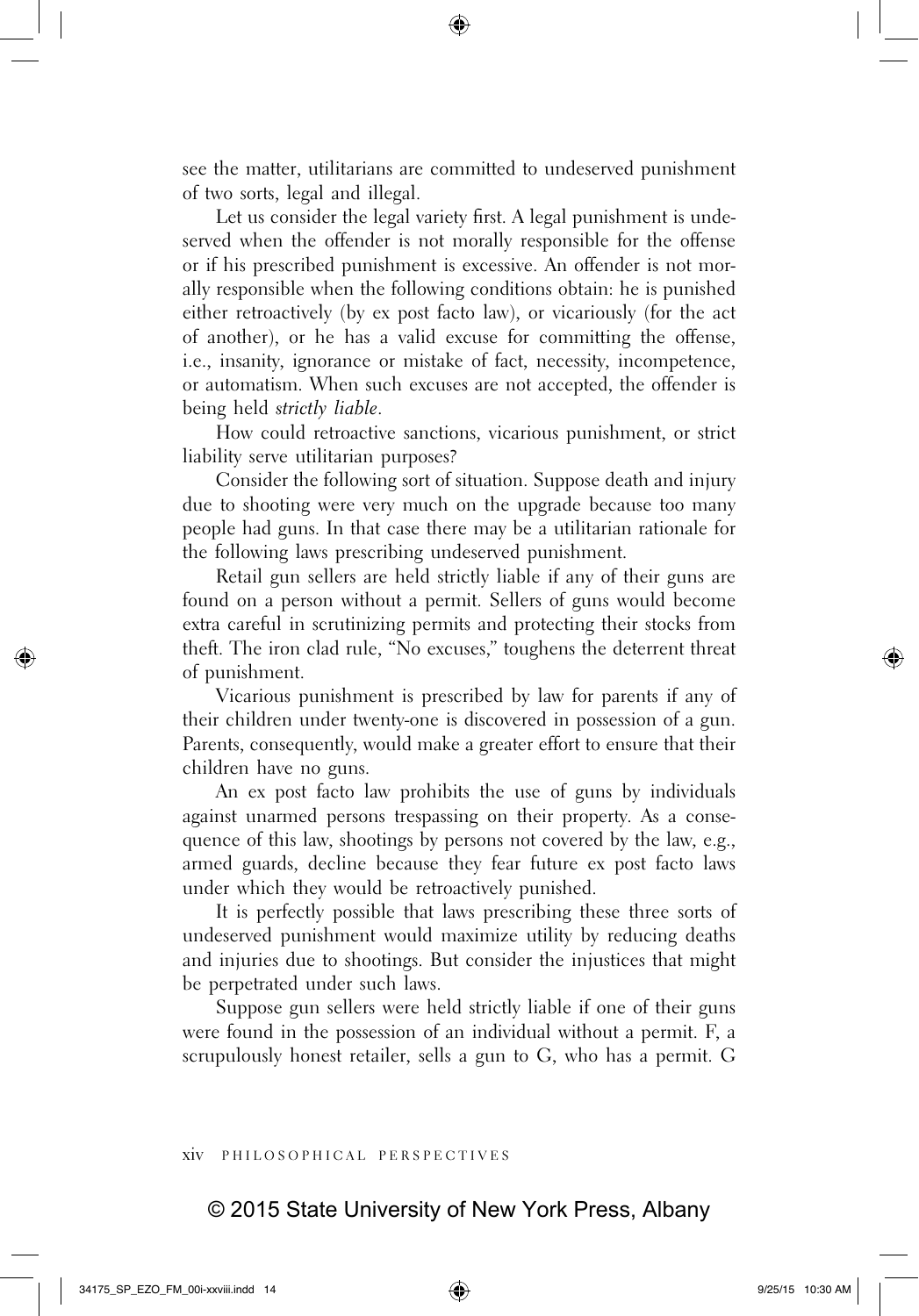plants the gun on H, who has no permit. Discovery of the gun on H sends faultless F to prison.

Imagine that parents are vicariously liable if a gun is discovered on the person of any of their children. An eight-year-old girl on a treasure hurt with her classmates finds a package which she brings back to school as her "treasure." The child's parents, ardent pacifists, are convicted and serve a prison sentence.

Suppose an ex post facto law makes it a criminal offense to shoot unarmed trespassers on one's property for any reason whatsoever. Before enactment of this law, the following incident occurred. Gangsters threatened to kidnap Jones's children. Jones saw three of them on his property making off with his child. He fired at one who is unarmed. Note that at the time Jones's act was not only morally defensible, it was perfectly legal. But when the ex post facto law is enacted, Jones is convicted and punished, retroactively.

Laws prescribing excessive punishment, i.e., undeserved in light of the offense, may also satisfy utilitarian standards. Imagine a community where loitering is so widespread as to be a public nuisance. A law is enacted prescribing one year in prison for loitering. It might very well be the case that only one person would be punished under this law. The threat of such severe punishment, reinforced by infliction on one offender, is sufficient to deter all other potential offenders. The good utilitarian effects of the law may very well outweigh the bad ones. But a one-year jail sentence for loitering is certainly undeserved, hence unjust.

Finally, we may note that the guilt of an offender is usually held to decrease with extenuating circumstances, e.g., that the crime was committed in a state of passion. But, as Bentham noted, where the temptation to commit an offense is greater, the threat of more severe punishment is required to overcome the temptation. Thus, to secure effective deterrence, crimes committed in extenuating circumstances should be punished more severely. However, these are precisely the circumstances where the offender, being less responsible, deserves a lighter penalty.

In all cases just described, punishment while either wholly or partially undeserved would, by hypothesis, be perfectly legal. But utilitarians, it may be argued, are also committed to undeserved punishment which is illegal.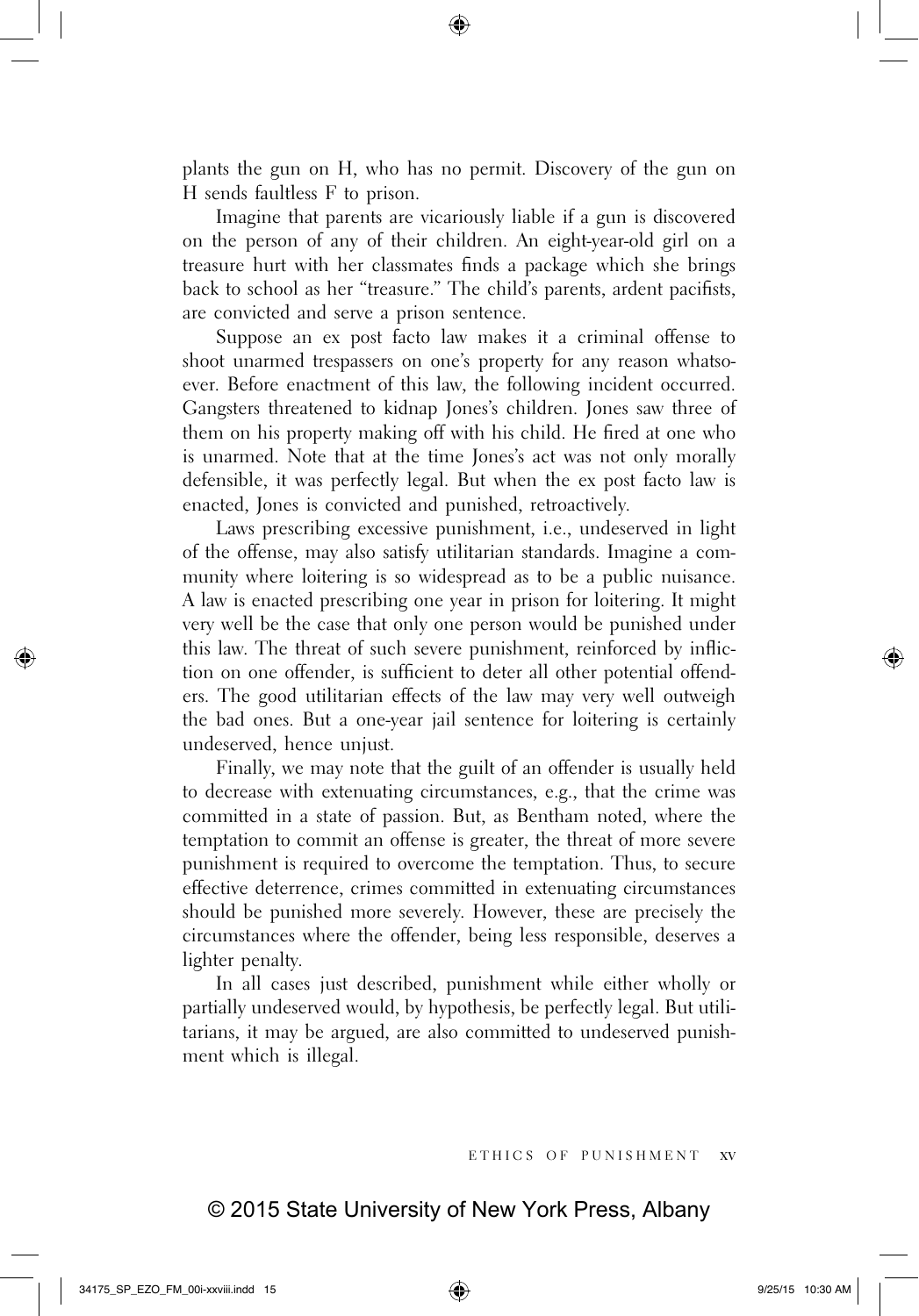Let us suppose there has been a wave of vicious crimes, and the police are unable to find the culprit. Since no one is punished for these offenses, the deterrent threat of punishment becomes increasingly ineffective, and more persons are tempted into committing the crime. To frame and punish an innocent for these offenses may reinforce the deterrent threat of punishment. A few such scapegoat punishments might avert great harm and be worthwhile utility-wise.

It may be objected that those who hold a revised form of utilitarianism, namely, rule utilitarianism, are not committed to such illegal punishment of the innocent. A rule utilitarian believes that our conduct should be guided by estimating the utility not of any single, particular action, but of the general practice of that kind of act. Rule utilitarians may argue that they are not committed to what Professor Rawls calls "telishment," the illegal punishment of innocent scapegoats. Such punishment might, in a particular case, maximize utility, but it is doubtful that the general practice of "telishment" would meet utilitarian standards. Consider that the deterrence effect of the general practice of "telishment" depends on the success of systematic deception. Unless the general public believes the innocent scapegoat is guilty, the desired deterrence effect would not be achieved. But it is extremely difficult to imagine that such systematic deception could be maintained successfully. Hence the practice of "telishment" cannot be justified on rule utilitarian grounds.

Notice, however, that the rule utilitarian argument against illegal punishment has no application to legal undeserved sanctions. Excessive penalties, strict liability, retroactive and vicarious punishment are perfectly compatible with rule utilitarian principles. No deception is required to sustain the practice of these undeserved punishments. Provision for such punishments can and has been incorporated into public law.

Moreover, it seems false that the rule utilitarian is never committed to "telishment."

Suppose that D, the sovereign of a powerful nation, has a grievance against Smith, a citizen of a small nation. D demands that E, the sovereign of Smith's country, ensure that Smith be convicted and imprisoned for some particularly disgraceful offense of which Smith is innocent, e.g., sexual assault on a child. Unless innocent Smith is convicted and punished, D will launch an attack on E's country and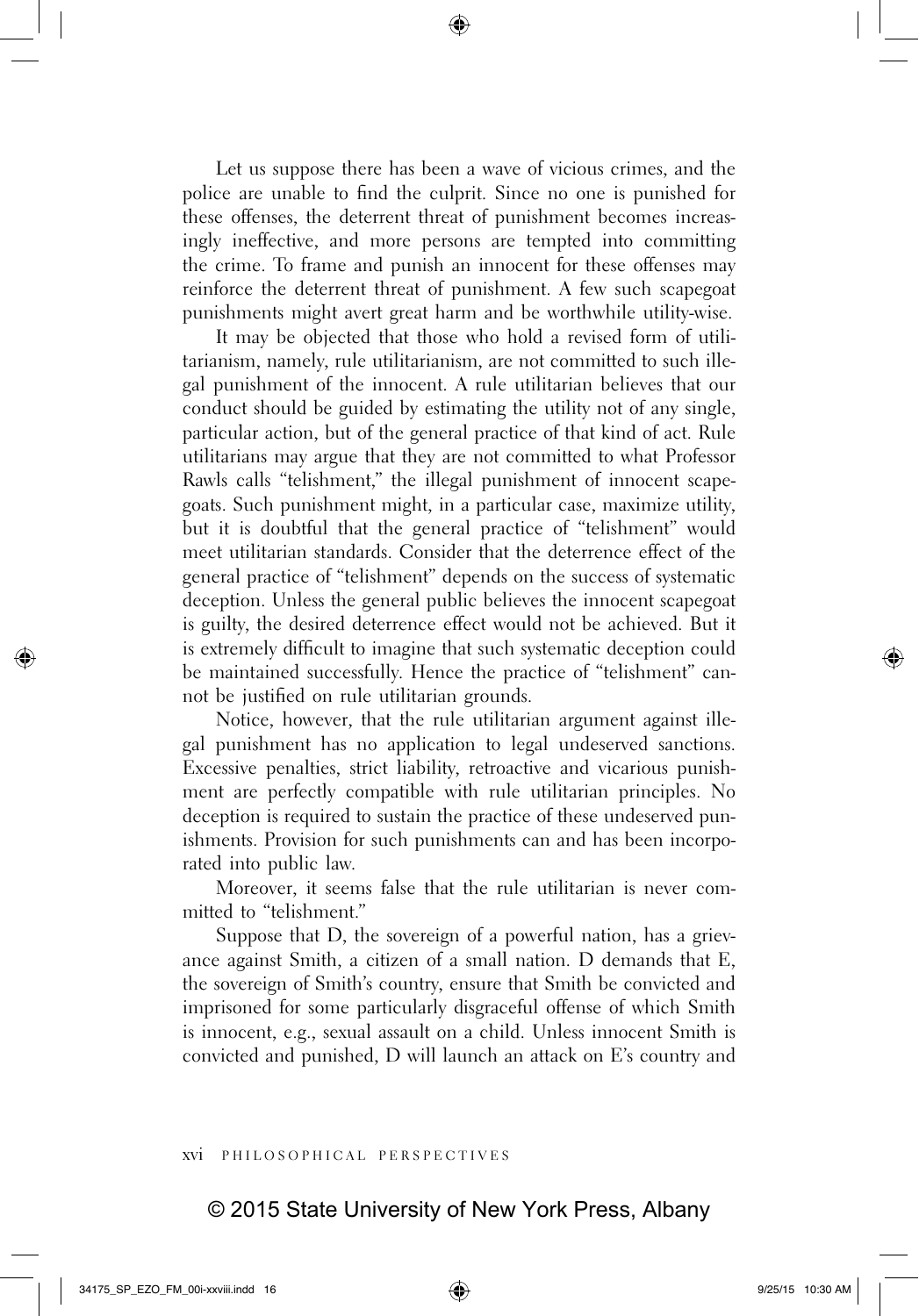massacre the whole population. E can with the aid of a few trusted security police manufacture evidence which would convict Smith in a court of law. The massacre of a whole nation would surely have more disutility than the harmful effect of Smith's illegal punishment. Thus, it seems that for rule utilitarianism, in this rare kind of case where averting a catastrophe depends on an innocent's being "telished," the rule should be, "telish" him.<sup>1</sup>

It may be objected that in this kind of case the rule utilitarian's violation of justice is warranted. We might reluctantly agree to the punishment of one innocent in order to prevent the massacre of a whole nation. But as Hart notes "we should do so with the sense of sacrificing an important principle." However, the rule utilitarian is not sacrificing any of his principles. On the contrary, punishing innocent Smith satisfies his principles.

## Retributivism

Pure retributivists claim that deserved punishment is necessarily either just or of some moral worth. Undeserved punishment is always either unjust or of negative moral worth. As Kant sees the matter, to perpetrate undeserved punishment for any purpose whatsoever is to use a person as a means only, rather than as an end in himself.

For some retributivists punishment for wrongdoing is just because it restores the moral balance disturbed by crime. What is a state of moral balance? One version derives from Kant. A moral balance is exemplified by "a proportion between welfare and well-doing." The good are happy and the wicked suffer for their misdeeds. Thus an imbalance obtains when a criminal fails to suffer for his crime. Punishing him sets matters right, with respect to the criminal. Full moral balance is achieved, however, when the criminal is punished and the victim is compensated. Then a proper proportion between welfare and well-doing is achieved.

<sup>1.</sup> This sort of case is suggested by Alan Donagan. See "Is There a Credible Form of Utilitarianism?" in *Contemporary Utilitarianism*, ed. M. Bayles, Anchor Books, 1968.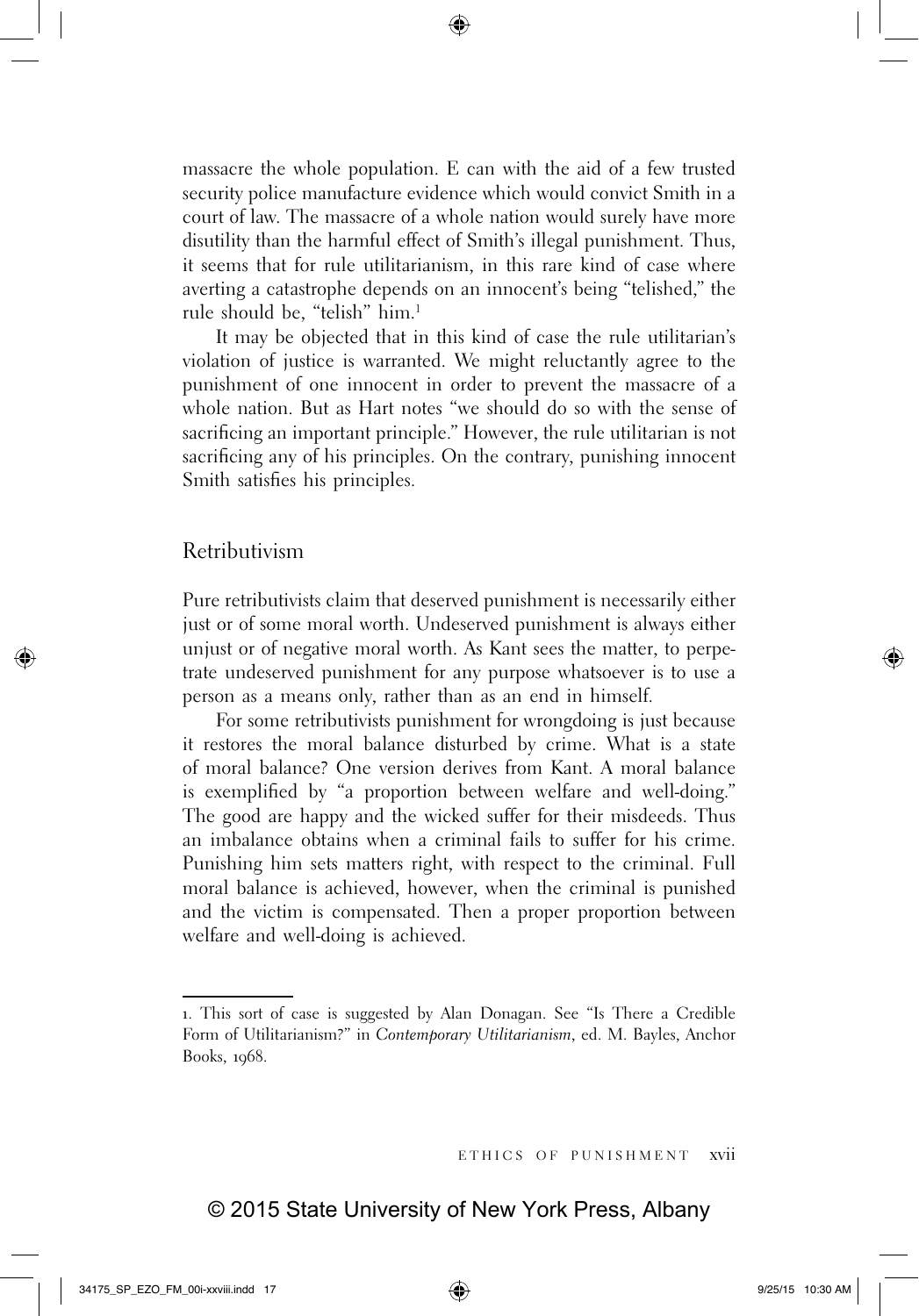The trouble with this moral balance view is that if it justifies punishment it can also justify crime. Suppose a moral disproportion obtains in M's case. He has been made to suffer excessively for his crimes. However, a moral disproportion also obtains in N's case. Given N's conduct his happiness is excessive. (N is good, but not that good.) Suppose M commits a crime against N. It is possible that M's crime against N may achieve a state of moral balance for both M and N. Thus, if obtaining a moral balance justifies punishment, it can do the same service for crime.

For all retributivists punishment has moral worth independently of any further desirable effects. *Ceteris paribus*, the world is better, morally speaking, when the vicious suffer. Thus it is not surprising that retributivism is sometimes characterized as the vindictive theory of punishment.

We may test this position by imagining a world in which punishing criminals has no further effects worth achieving. Thus the criminal, punished, is perfectly ready to go out and commit his crime all over again. Ordinary men are not deterred in the slightest from crime by the threat of punishment. Victims of crime have no desire for retaliation, and the pleasure of vengeance is unknown. According to retributivists, individuals in this world are still obliged to bear the burden of maintaining institutions of punishment. Indeed, they have an obligation to sacrifice so that punishment is kept going. But what sort of sacrifice is anyone obligated to make for the sake of utterly useless punishment? I suggest that in this case there is no obligation whatsoever to punish wrongdoing.

Retributivists believe, presumably, that their views should find expression in actual systems of law. Is this possible? Remember, these philosophers emphasize that only the guilty may be punished. But no infallible method for determining guilt has ever been devised. Indeed, it is a virtual certainty that honest, reasonable jurors have convicted defendants who appeared guilty but were, in fact, innocent. Thus, as it turns out, the price of a system which punishes the guilty is sacrifice of some innocents. Unless retributivists avoid punishing the guilty, they will be unable to avoid punishing the innocent.

Moreover, it is possible that more innocents would be punished in a society governed by retributivist, rather than utilitarian, principles. Here is why: for utilitarians, punishment is justified only if, by com-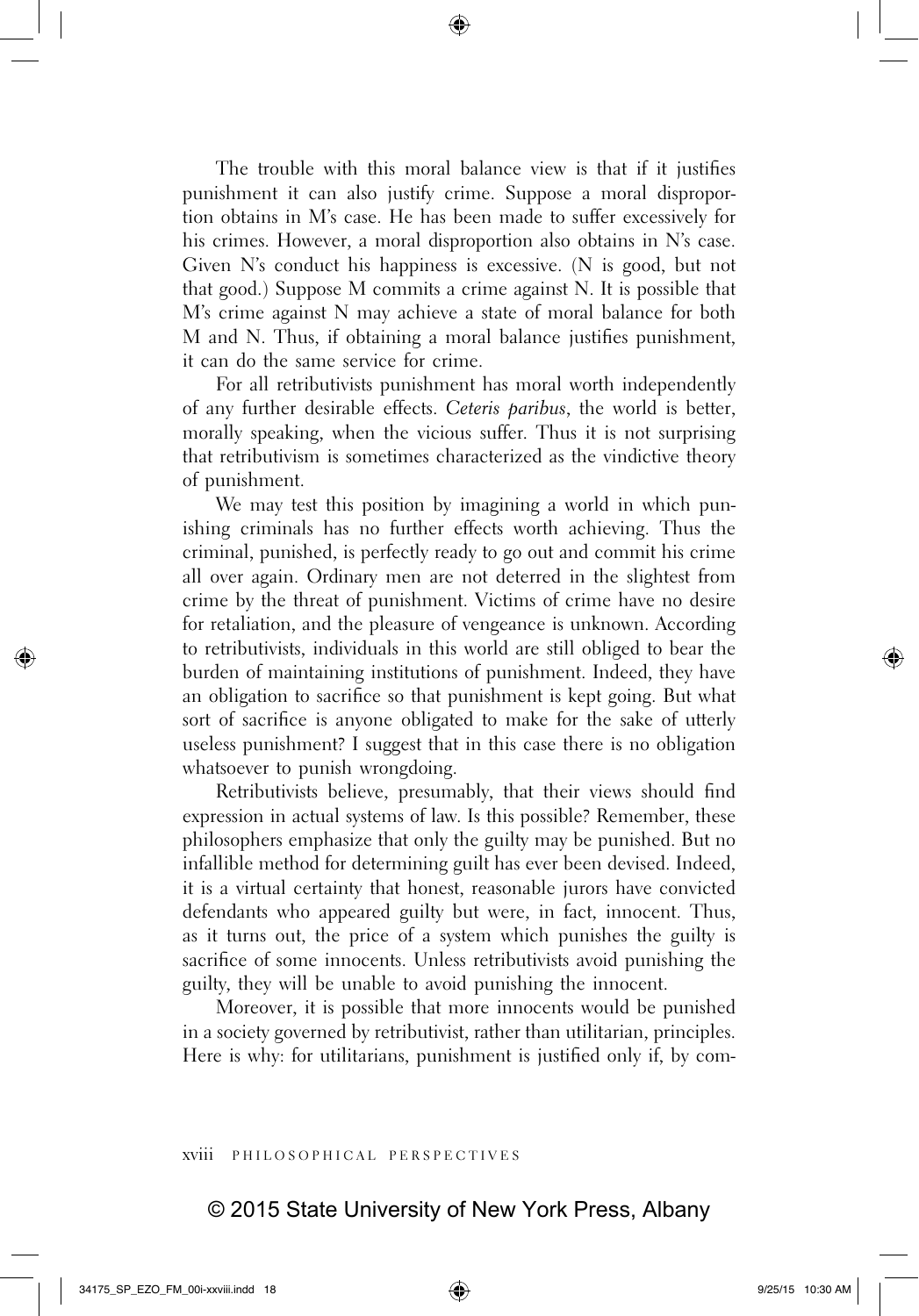parison with other alternatives, e.g., treatment, punishment would maximize utility. Suppose a painless but expensive pill were devised which cured any propensity to crime. The pill's utility surpassed that of other alternatives to punishment and slightly exceeded that of punishment itself. In that case utilitarians should endorse adoption of the crime cure pill and abolition of punishment. But retributivists believe that punishment of the guilty is either necessarily just or has some intrinsic value. In that case retributivists might refuse to substitute the crime cure pill for punishment. But juries would most likely remain fallible. Thus some innocents would be punished along with the guilty. Hence, if retributivist principles held sway, some innocents would, as a consequence, be punished. While if utilitarians had their way, not a single innocent would suffer punishment.

## Teleological Retributivism

Teleological retributivists, whom I shall call TR philosophers, are pluralists. They mediate between a teleological principle, i.e., utilitarianism, and principles of justice held by retributivists. Let us contrast utilitarianism and retributivism with one plausible version of TR pluralism. I shall refer to a philosopher who holds this version as TR, to the retributivist as R, and to the utilitarian as U.

Consider (A1).

(A1) *If X deserves to suffer, then the amount of suffering in the world ought to be increased by X's suffering, as much as he deserves.*

(A1), a claim about the *amount* of suffering in the world, is an aggregative desert principle. R believes (A1). However, both TR and U deny that (A1) is true. TR and U believe a different aggregative principle,  $(A<sub>2</sub>)$ .

(A2) *The total amount of suffering in the world ought not be increased by anyone's suffering.*

Consider now (D).

ETHICS OF PUNISHMENT XIX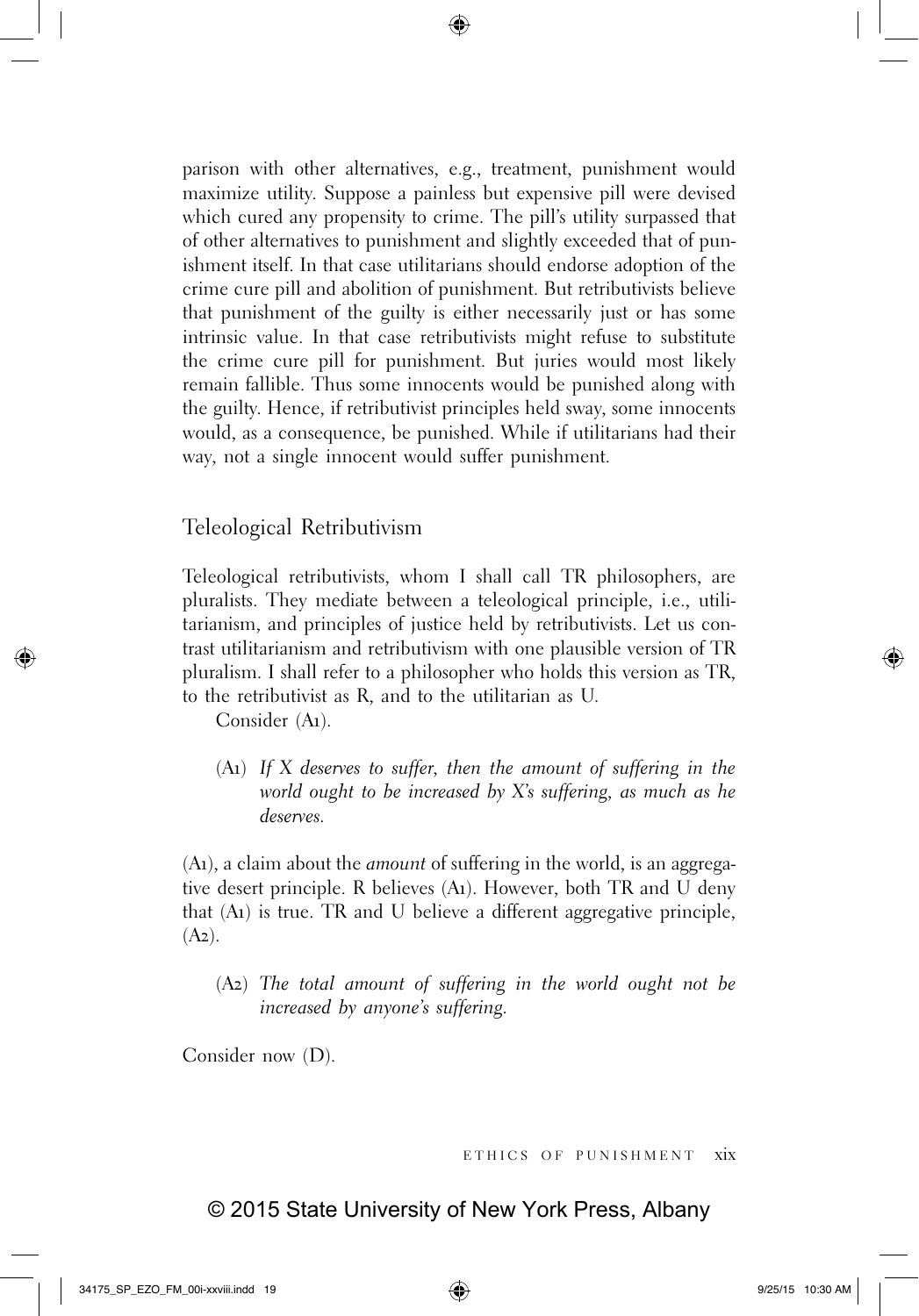#### (D) *If either X or Y is to suffer, and X but not Y deserves to suffer, then X not Y ought to suffer (but not more than he deserves)*.

(D) is a distributive principle, since (D) is a claim about how suffering ought to be distributed. Both TR and R believe (D). However, U denies that (D) is true. Only the amount of suffering matters to the utilitarian. Who does the suffering is morally indifferent. Thus TR shares a distributive desert principle, (D), with R and an aggregative utilitarian principle, (A2), with U.

The different views of TR, R, and U may be illustrated in the following cases.

Suppose three men know they will die within 24 hours. The first, a philosopher, is not in pain, but the other two—a sadistic ex-SS criminal and his former victim—are suffering and to an equal degree. The philosopher has two pain-killing capsules, each totally effective for 24 hours. If the philosopher were TR or U, he would, following (A2), give each sufferer a tablet. However, if he were R, he would, following (A1), refuse to give the Nazi criminal a tablet.

Imagine now that the philosopher had only one such indivisible pill. If he were R or TR, then he would, in accord with (D), give the pill to the innocent man, not the criminal. However, if the philosopher were U, he would have no reason to alleviate the innocent's pain rather than the criminal's. After all (A2) would be satisfied by either choice.

How would our TR philosopher justify punishment?

Consider the case of C who has committed a crime. If he were punished, as he deserves, then, and only then, would he be deterred from committing a further crime against some innocent person. Hence, punishing C, a criminal, would prevent the suffering of an innocent. Our TR philosopher, following (D), would claim that C ought to be punished.

Notice, however, that (D) is an affirmative principle indicating when the guilty should be punished. But TR philosophers, like retributivists, also hold some negative principle of justice, e.g., Kant's principle of humanity, which implies that undeserved punishment is wrong.

Kant, we recall, urged that a person ought not be treated as a means only, but always as an end-in-himself. Suppose that an unde-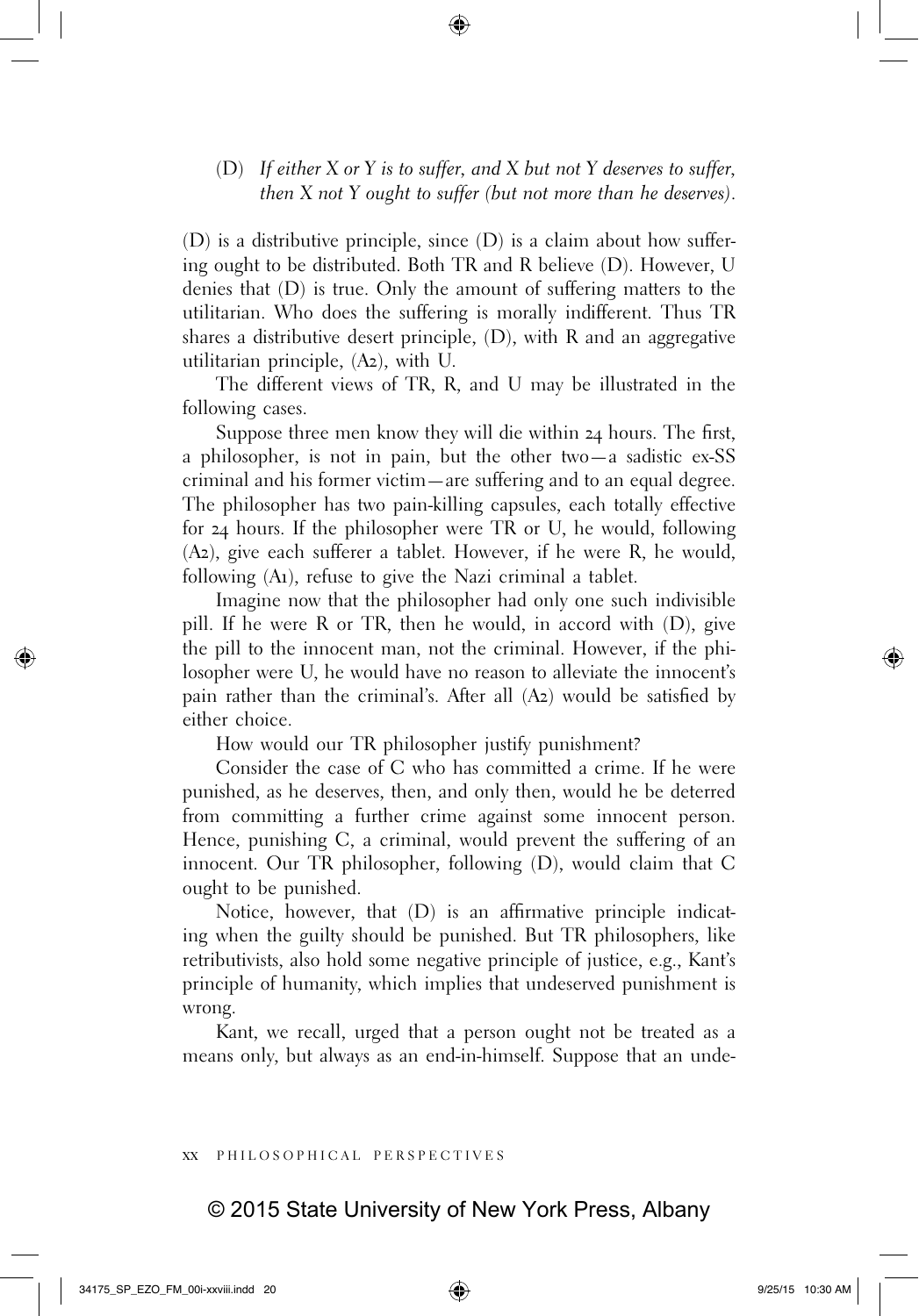served punishment would serve utility. Then, as Raphael, a TR philosopher, puts the matter:

The claim of social utility is opposed by the claims of the individual to be treated as an "end-in-himself" and not merely as a means to the ends of society.

(HP) is an application of Kant's principle of punishment.

(HP) Never treat a person as a means by punishing him undeservedly in order to benefit others.

Both TR and R would endorse (HP). Thus TR is committed to three principles:  $(HP)$ ,  $(D)$ , and  $(Az)$ .  $[R$  adheres to  $(HP)$ ,  $(D)$ , and  $(A_1)$ , while U is committed to  $(A_2)$ ].

Are TR's three principles really compatible? Remember innocent Smith. Unless Smith's sovereign punishes him for a disgraceful offense of which Smith is innocent, the head of a powerful nation will have the entire population of Smith's country massacred. Suppose Smith's sovereign were TR. He could not adhere to both (HP) and (A2). By punishing Smith he violates (HP). But by not punishing Smith he violates (A2). [If Smith's sovereign were R or U, he would have no problem. R is committed to (HP) but not to (A2). Hence R would refuse to punish Smith and allow the nation to be massacred. U is committed to (A2) but not to (HP). Hence U would punish Smith to prevent the massacre.]

Some TR philosophers, e.g., Ross, hold that an innocent should be punished "that the whole nation perish not."

If our TR sovereign took this view he would sacrifice a principle of justice, (HP), in favor of a utilitarian principle, (A2). But TR's view of undeserved punishment would still be quite different from the utilitarian's. Remember U is not committed to (HP). Hence U would endorse undeserved punishment to achieve a slight gain in utility. But TR would abandon (HP) and opt for undeserved punishment only to avert a catastrophe. In that case TR would avowedly be sacrificing one of his principles, (HP), in favor of another, (A2). But in punishing innocent Smith, U sacrifices no principle whatsoever. TR's position is, I believe, closer to our common morality.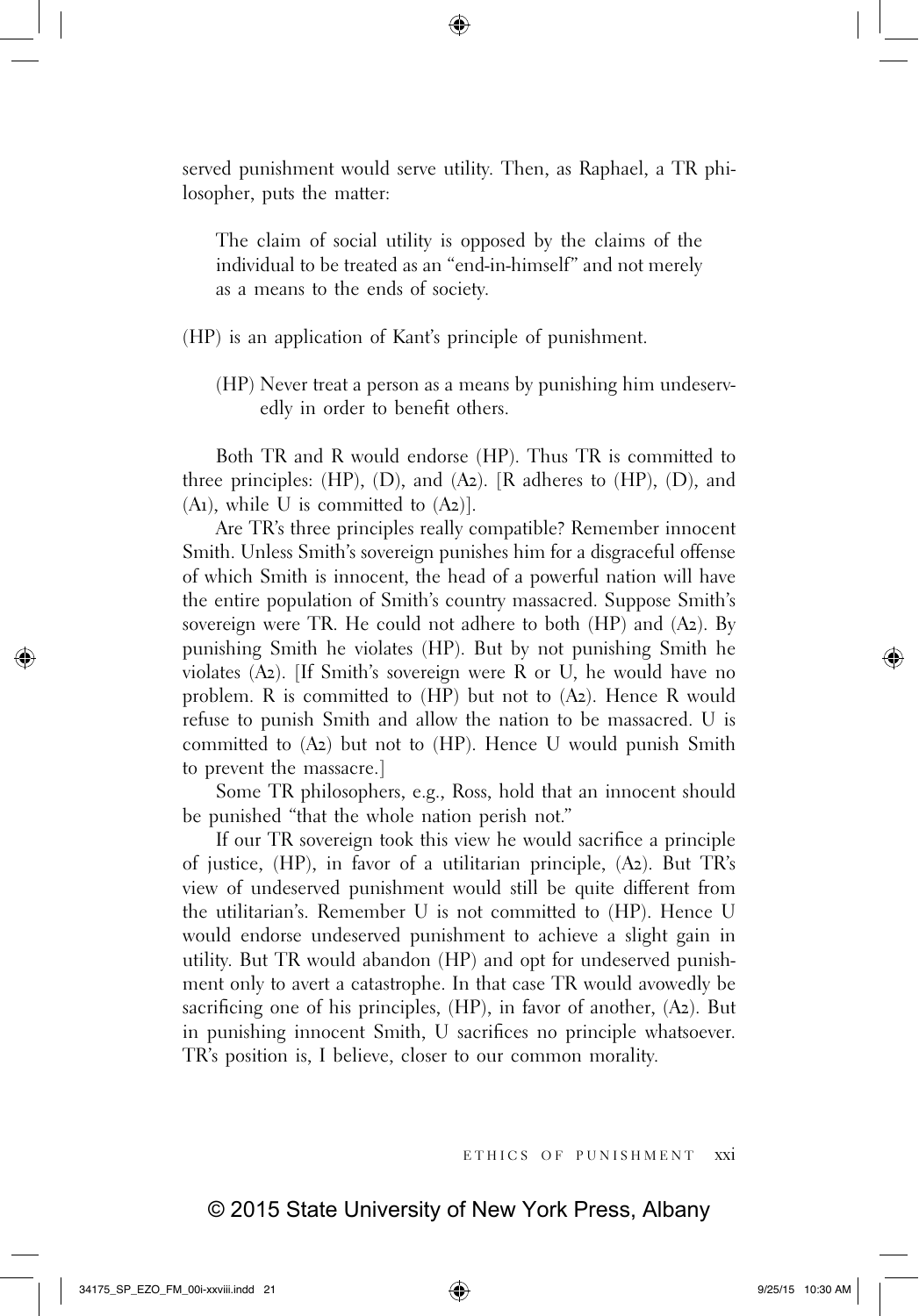A complete TR view of punishment would incorporate two types of principles. The first may be dubbed a *recognized first order* principle, e.g.,  $(A_2)$ ,  $(D)$ , or  $(HP)$ . However, such principles may, as we have seen, conflict. Hence, some *absolute, second order* principle is required to referee the outcome. Thus our TR sovereign would, by punishing Smith, be following some absolute, second order principle which implies that in catastrophe cases,  $(A<sub>2</sub>)$  takes priority over  $(HP)$ .

#### Criminal Desert

R believes that deserved punishment, *in toto*, should be inflicted on the criminal. While for TR the deserved penalty merely sets the upper limit of permissible punishment. But the notion of a deserved penalty is not easy to explicate.

Note first that the deserved penalty may differ from the penalty a state is legally entitled to impose. A government is legally entitled to inflict any punishment whatsoever—no matter how undeserved—if law permits. Thus, should cutting off an offender's hand be the legal penalty for petty thievery, then a judge is legally entitled to impose such sentence. But plainly the penalty is undeserved. Legal entitlement is not a moral concept. We ascertain legal entitlement by consulting a legal code. But a legal code cannot suffice to determine what a criminal deserves to suffer as a penalty. The misery he deserves depends on the moral wrong he has committed. Thus desert is a moral, not a legal notion. Suppose that torture of children were perfectly legal and shoplifting were illegal. It would be true, nevertheless, that those who torture children deserve to suffer more than shoplifters.

To determine the deserved penalty, one must decide how much misery an offender deserves for his wrongdoing. In such assessment, two kinds of questions may arise, one of degree and one of scope.

Let us look at the degree problem first. Consider the following kinds of offenses.

*A: blackmail, kidnapping, rape, murder B: loitering, shoplifting, tax evasion, petty theft.*

Type A offenses are usually more grave, morally speaking, than type B. Hence it is usually reasonable to claim that a type B offender deserves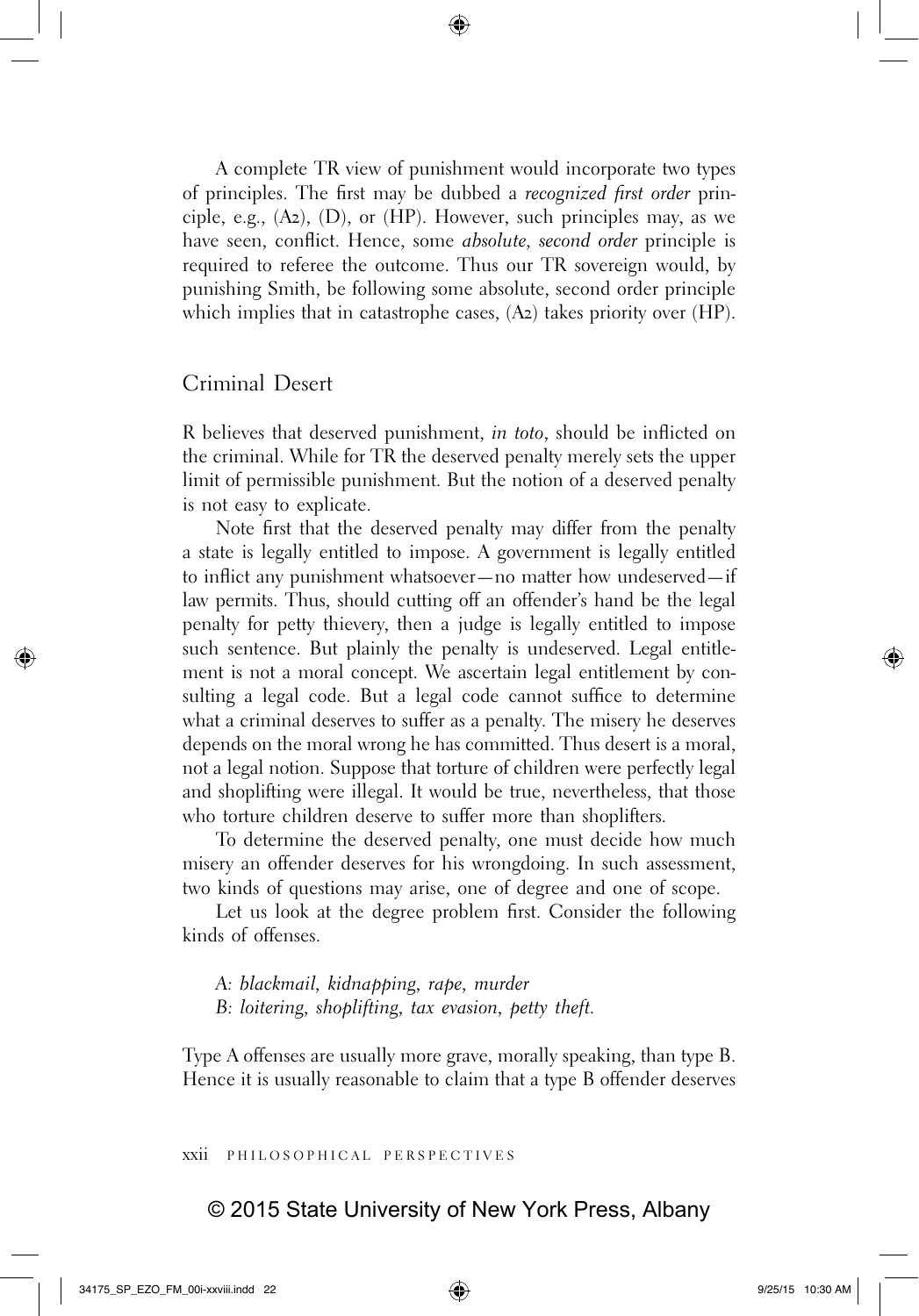a lesser degree of suffering as punishment. But such a comparative claim is crucially incomplete. We should like to know just how much misery a blackmailer or petty thief deserves.

Suppose we ranked offenses in an ascending order of moral gravity and penalties in a parallel order of severity. Could we then match offense to deserved punishment? What would constitute deserved punishment for the most serious moral wrongs?

Hobbes describes the punishment for high treason in seventeenthcentury England as follows:

To be drawn upon a Hurdle from the Prison to the Gallows, and there be hanged by the Neck, and laid upon the ground alive, and have his Bowels taken out, and burnt, whilst he is yet living; to have his Head cut off, his Body to be divided into four parts, and his Head, and Quarters to be placed as the King shall assign.

By comparison a one-year prison sentence seems mild indeed. But would we not consider a one-year sentence too severe for a mild offense (e.g., loitering)?

Note again that plausible comparative rankings of offenses by their degree of moral seriousness and penalties by their degree of severity seem possible. But such rankings cannot determine the noncomparative degree of suffering deserved for a specific offense.

The difficulty may arise in part because desert is a moral, not a legal, notion. Yet our intuitions of criminal desert are moored to our legal code, i.e., what seems mild or severe by that code.

Some philosophers suggest that a punishment is deserved if it fits the crime. But a criterion of fittingness is notoriously difficult to explicate. Consider one plausible formulation of such a criterion:

A punishment is fitting if and only if the degree of suffering inflicted on the criminal equals the degree of suffering imposed by the criminal on his victim.

Is it? Compare a criminal who assaults a helpless invalid with one who assaults a healthy adult. Suppose both victims endured an equal degree of suffering. The first criminal would still deserve a more severe penalty. His offense is, after all, much worse morally speaking.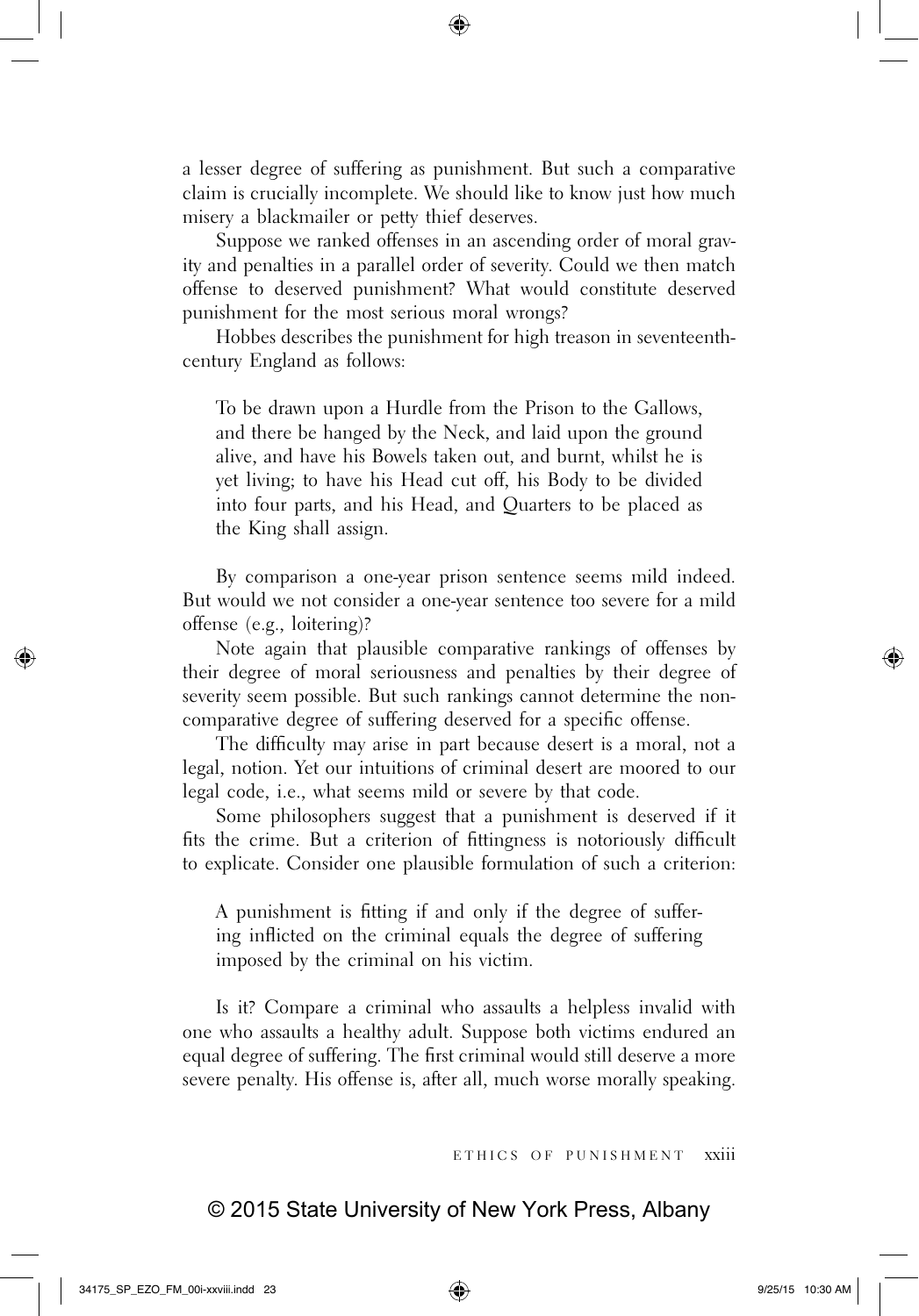A fitting penalty should match the moral evil of the offense. But how does one know when the match is made? For example, how many years in prison does the first criminal deserve for his crime?

I turn now to the problem of scope.

Suppose one could match deserved misery to moral evil. Let us assume then that  $(\alpha)$  is true.

(a) *A penalty of Z*ʹ *and no more than Z*ʹ *is deserved for the offense of Z, of Y*ʹ *and no more than Y*ʹ *for the offense of Y, of X*ʹ *and no more than X*ʹ *for the offense of X.*

Consider Jones, who committed the offense of X, a performance which ended at time  $t_1$ . Since  $(\alpha)$  is true, so is (I).

(I) Jones deserves to suffer  $X'$  and no more than  $X'$  for committing X.

But can we assume that (II) is also true?

(II) Jones deserves to suffer X' and no more than X' *at*  $t_1$ .

If Jones had committed other offenses before  $t_1$ , (II) might be false. Let us assume however that, in fact, X is the only offense Jones committed in his whole life. Can we now assume that (II) is true?

Suppose that before committing X at  $t_1$ , Jones had suffered X' at time  ${\rm t}_{{}_{0}}$  in a natural disaster, e.g., a flood. Then, one might claim—and not incredibly—that Jones had paid his desert debt in advance. His preoffense ordeal of X' at  $t_0$ , nullifies his post-X desert debt of X' at t 1 . Hence, while he deserves to suffer Xʹ for committing X, he does not deserve to suffer  $X'$  at  $t_1$ . Although (I) is true, (II) is false.

Let us call this perspective on criminal desert, the whole life view. It may be objected that this view seems plainly misguided. Jones's flood ordeal was both prior to his crime, and nonpenal, i.e., came about through natural causes. Hence that ordeal has no bearing on the penalty Jones deserves at  $t_1$ , after he committed his crime. If this objection is sound, then criminal desert at a given time should be unaffected by two items:

(1) suffering prior to an offense

(2) nonpenal suffering

Let us consider the first item. Suppose that an immoral government penalized Jones by  $X'$  at  $t_0$  for an offense he did not commit.

xxiv p h i l o s o p h i c a l p e r s p e c t i v e s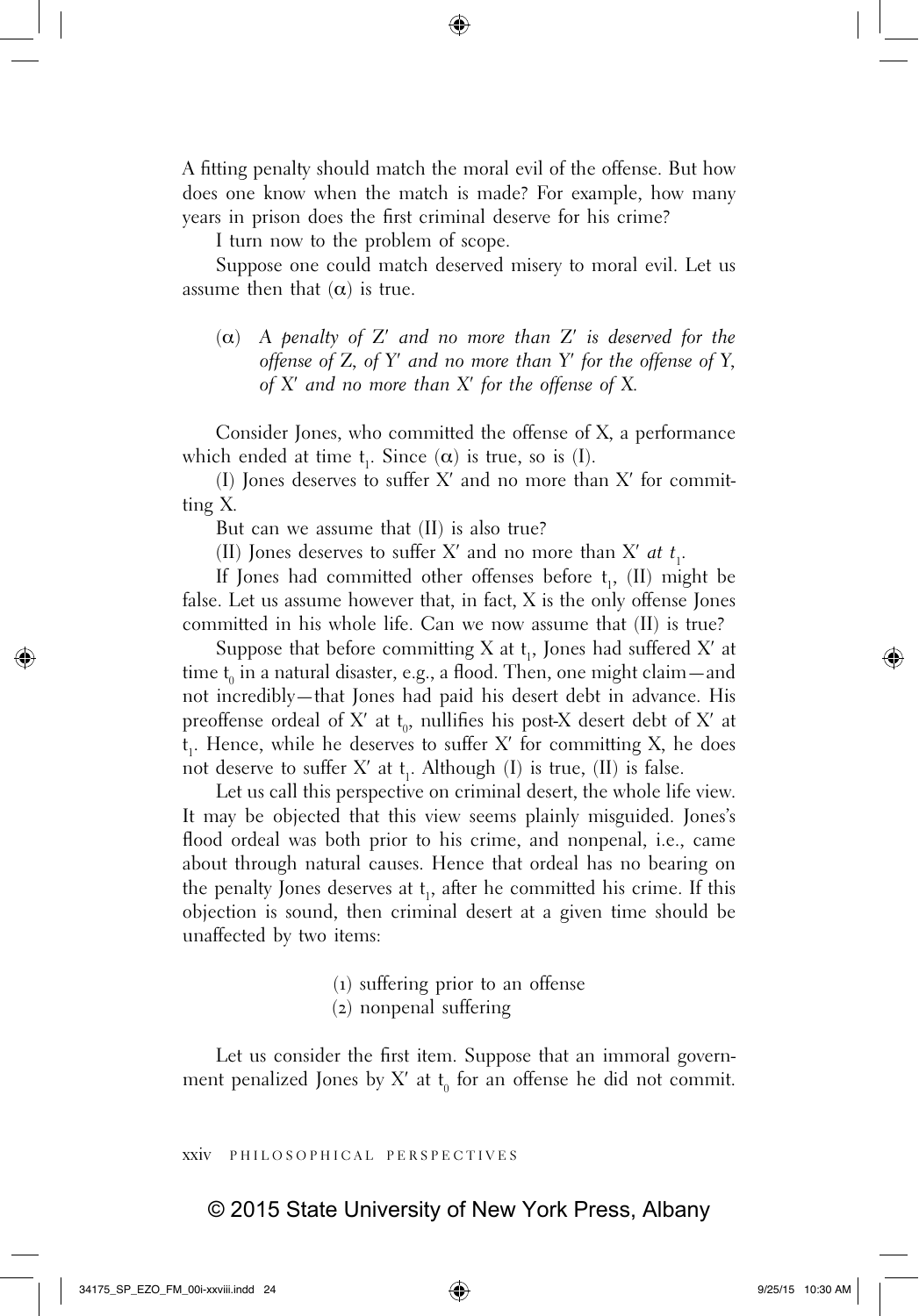Jones served an undeserved prison sentence of one year. A new and idealistic regime is installed and Jones proceeds to commit  $X$  at  $t_1$ . Jones might inform these idealists that he deserves compensation for the undeserved penalty he suffered. But the standard to which compensation should, where possible, conform is *restitution*, i.e., restoring the equivalent of what was taken. At  $t_0$  Jones was undeservedly deprived of his freedom from incarceration for one year. Deserved restitution at  $t_1$  can only be made by giving Jones one year of freedom from incarceration, i.e., suspending his deserved one-year prison sentence for committing X. Hence, what Jones deserves at  $t_1$  is that he not endure his deserved Xʹ penalty for committing X. Thus, he does not deserve  $X'$  at  $t_1$ .

To so compensate Jones would of course be moral madness. As a consequence any person punished undeservedly would earn the right to commit a crime. But remember that *what* reason forbids is treating Jones *as he deserves* at t<sub>1</sub>.

I conclude that criminal desert, at a given time, may be altered by item (1), i.e., suffering prior to the offense. But can such desert be affected by item (2), nonpenal suffering, e.g., an ordeal caused by some natural disaster.

Imagine a world, W, quite different from our own. Only one sort of evil obtains in W. A class of persons, dubbed Fists, occasionally feels sadistic impulses which they vent on others. How? Fists have very powerful right fists which they use when so inclined to pummel others. Moreover, Fists are so strong and so swift that they can neither be controlled nor deterred in the slightest. A potential victim can only try to stay away from these Fists. But once assaulted the victim feels no desire for vengeance. Indeed, Fists aside, inhabitants of W are (by our standards) remarkably pacific and reasonable. They know that even if punishment of Fists were possible, no good would come of it. A Fist would not be affected in the slightest by punishment.

However when a Fist attacks, then as a causal consequence, he feels severe pain—just the degree he deserves—in his right hand. Thus in W, there are only two sorts of misery, undeserved pain inflicted by Fists and deserved pain which these Fists endure as a consequence. Since Fists receive their full measure of deserved pain through natural causes they deserve to suffer no more. Hence, both R and TR would agree that there are no occasions in W for penal intervention.  $(A<sub>1</sub>)$ as well as (D) are superfluous principles in W.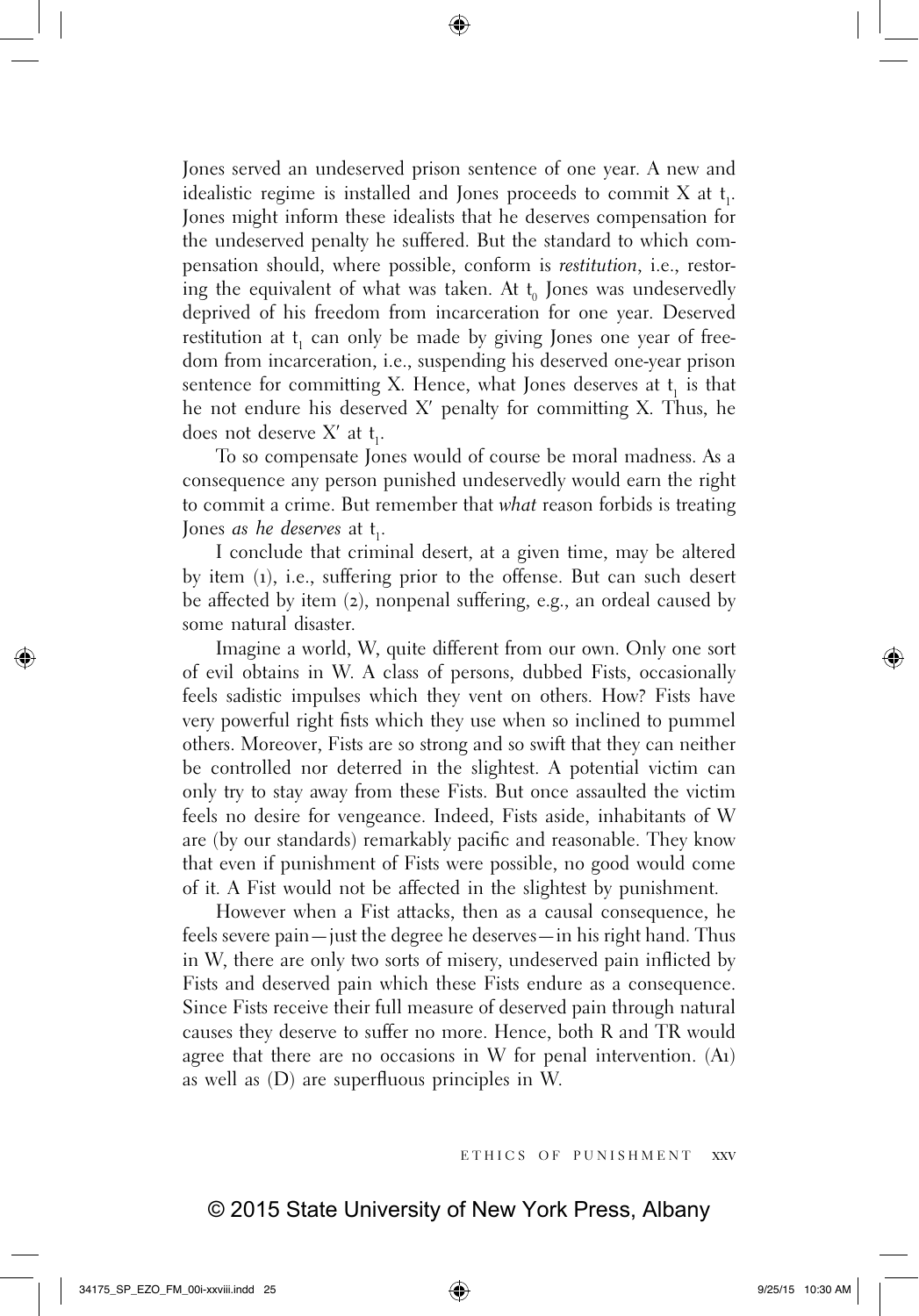Reflection on W should serve to remind us that, from the perspective of criminal desert, punishment intervenes to accomplish what, in fact, could come about through perfectly natural causes. Hence, it is false that such nonpenal suffering cannot affect criminal desert.

If the whole life view of criminal desert is correct, then R and TR are in serious difficulty. Assessment of a criminal's desert after an offense would require that one balance all of his moral wrongs against the suffering of his entire life. But such reckoning is usually beyond ordinary mortals. An omniscient deity could of course know all the wrongs a person has committed as well as the tribulations he has endured. However those who determine legal penalties are not omniscient. To rely on them for such life-spanning estimates of desert is plainly out of the question. In that case how can we be certain that when an offender is penalized, he does in fact deserve to be so treated?

Moreover, we may, I believe, safely assume the following: first, a large number of legal offenders have led miserable, deprived lives. Second, at least some, and possibly, a great many, such offenders, do not, when punished, deserve their ordeal. If we persist in legal punishment, for society's benefit, we violate (HP), a principle of justice to which both R and TR are committed.

Let us now make a rash assumption. Only a penal system can prevent crime. No alternative can do the job. Should we then secure protection against crime by legal punishment, at the expense of (HP)?

How would our three principled philosophers view the matter?

Only U could accept the situation with equanimity. He, after all, had no commitment to (HP) in the first place.

R's dilemma, however, would be most extreme. R, we recall, feels a double obligation: to punish deservedly (A1) and not to punish undeservedly (HP). But now it seems that both sorts of punishment arrive in one package, tagged, a human penal system. Moreover R did not expect his principles to conflict. He, unlike TR, is not the man for compromise.

I imagine that R would give up and wash his hands entirely of our penal system, i.e., one not directed by an omniscient deity. Perhaps he will spend his time dreaming of a possible world where an all-knowing and righteous god rains deserved suffering—just the right amount—on those who fall from virtue.